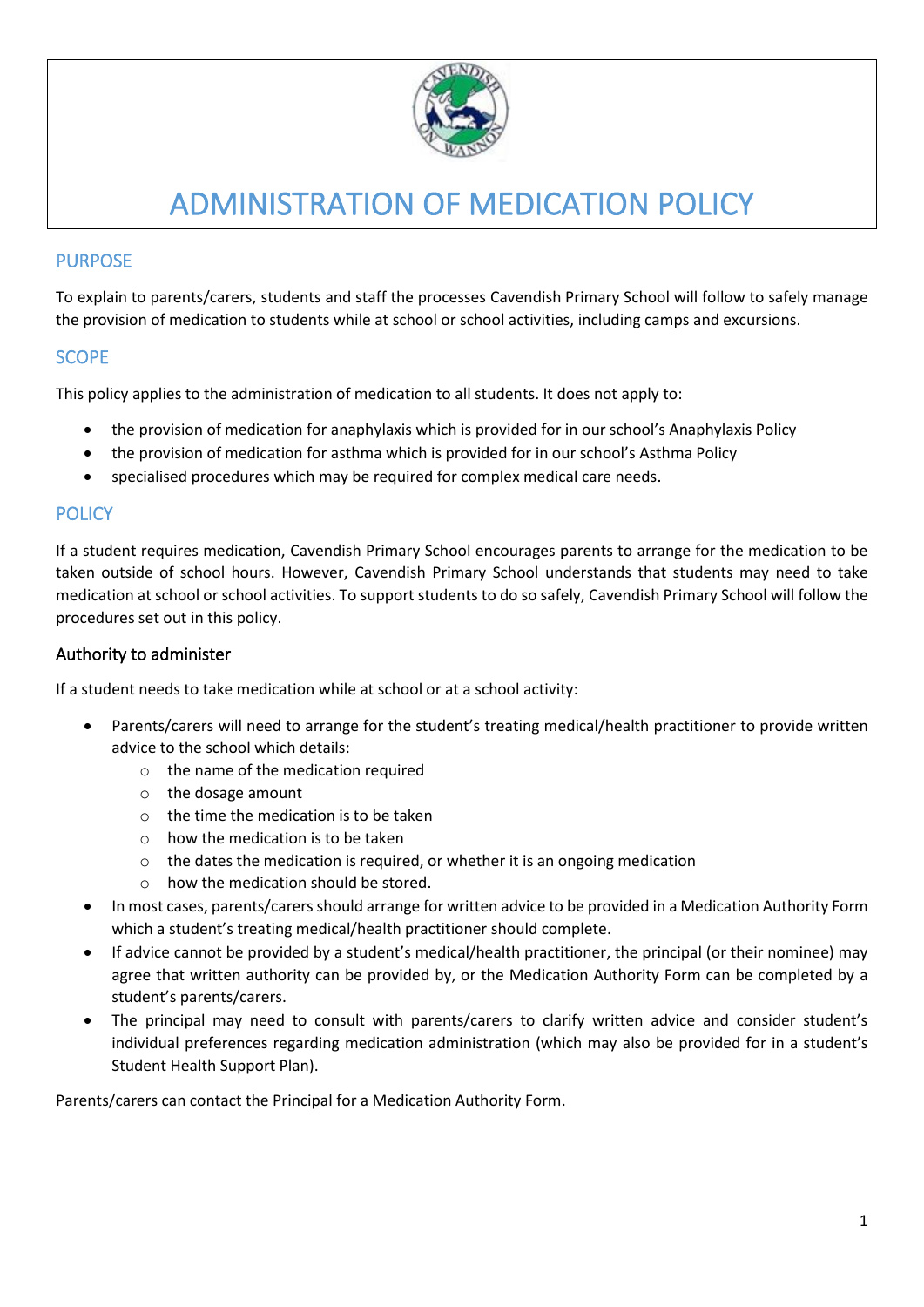## Administering medication

Any medication brought to school by a student needs to be clearly labelled with:

- the student's name
- the dosage required
- the time the medication needs to be administered.

Parents/carers need to ensure that the medication a student has at school is within its expiry date. If school staff become aware that the medication a student has at school has expired, they will promptly contact the student's parents/carers who will need to arrange for medication within the expiry date to be provided.

If a student needs to take medication at school or a school activity, the principal (or their nominee) will ensure that:

- 1. Medication is administered to the student in accordance with the Medication Authority Form so that:
	- the student receives their correct medication
	- in the proper dose
	- via the correct method (for example, inhaled or orally)
	- at the correct time of day.
- 2. A log is kept of medicine administered to a student.
- 3. Where possible, two staff members will supervise the administration of medication.
- 4. The teacher in charge of a student at the time their medication is required:
	- is informed that the student needs to receive their medication
	- if necessary, release the student from class to obtain their medication.

#### *Self-administration*

In some cases it may be appropriate for students to self-administer their medication. The principal may consult with parents/carers and consider advice from the student's medical/health practitioner to determine whether to allow a student to self-administer their medication.

If the principal decides to allow a student to self-administer their medication, the principal may require written acknowledgement from the student's medical/health practitioner, or the student's parents/carers that the student will self-administer their medication.

## Storing medication

The principal (or their nominee) will put in place arrangements so that medication is stored:

- securely to minimise risk to others
- in a place only accessible by staff who are responsible for administering the medication
- away from a classroom (unless quick access is required)
- away from first aid kits
- according to packet instructions, particularly in relation to temperature.

For most students, Cavendish Primary School will store student medication in the staffroom.

The principal may decide, in consultation with parents/carers and/or on the advice of a student's treating medical/health practitioner:

- that the student's medication should be stored securely in the student's classroom if quick access might be required
- to allow the student to carry their own medication with them, preferably in the original packaging if:
	- $\circ$  the medication does not have special storage requirements, such as refrigeration
	- $\circ$  doing so does not create potentially unsafe access to the medication by other students.